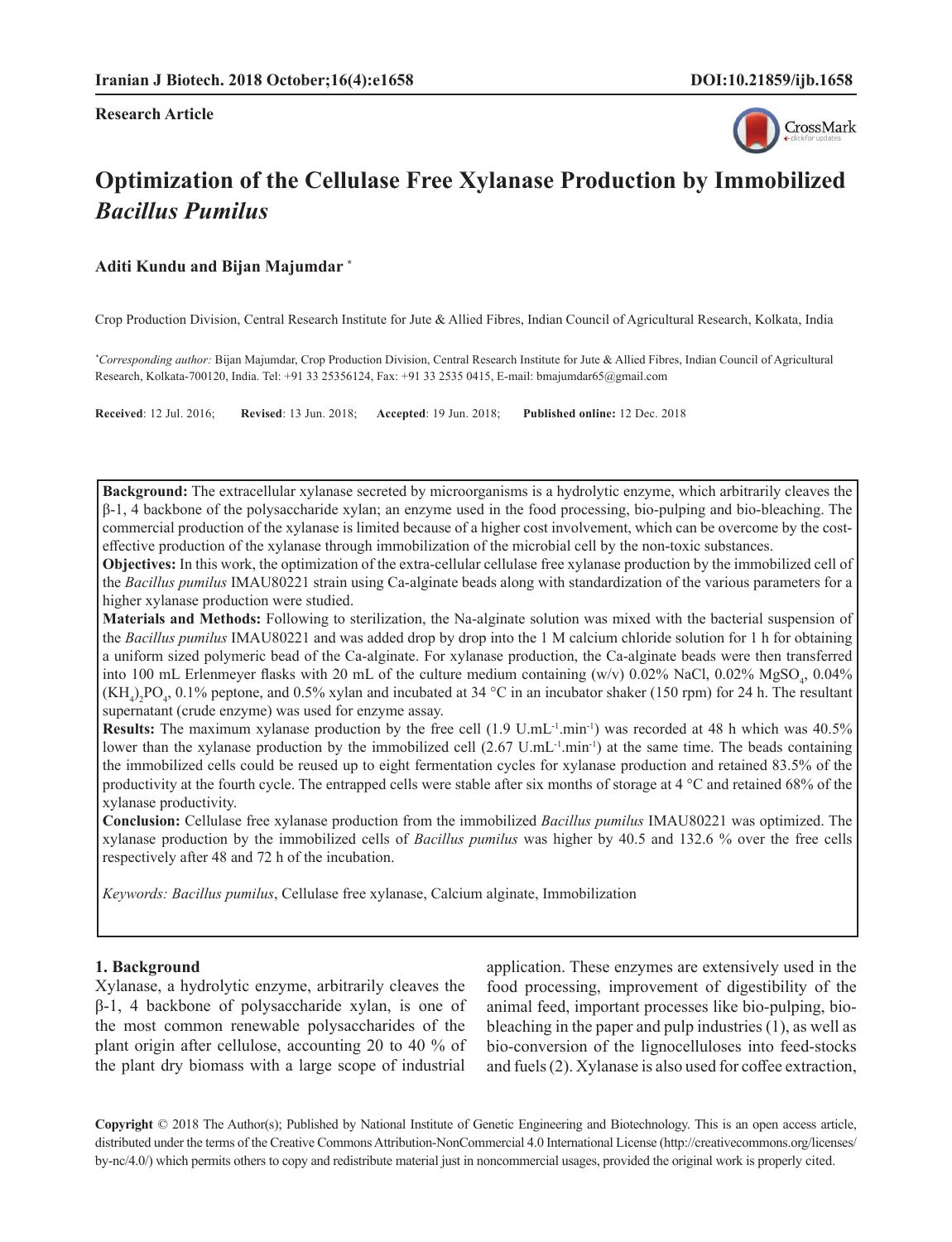extraction of oils and starch from plant origin, and for clarification of the fruit juice in combination with pectinases and cellulases, degumming and retting of bast fibres like sunnhemp, ramie, and jute (3, 4).

High amounts of extracellular xylanases are secreted by several microorganisms including bacteria, actinomycetes, and filamentous fungi. Secretion of xylanase often occurs in association with a low to a higher amount of cellulases production. Most of the xylanases producing strains like *Cellulomonas fimi* (5), *Clostridium stercorarium* (6), have a significant cellulase activity. Several xylanase producing strains with the negligible cellulolytic activities like *Bacillus* SSP-34 (7), *Pseudomonas sp*. WLUN024 (8), and *Bacillus subtilis* (9) have also been reported. Three pectinolytic bacterial strains without any cellulolytic activities viz. *Bacillus pumilus* IMAU80221, *Bacillus pumilus* GVC11, and *Bacillus pumilus* SYBC-W isolated from retting water has also been reported (10).

In spite of having advantages of using xylanase enzyme, its commercial exploitation was very limited because of higher cost involvement, which can be resolved by immobilization of the microbial cell. Immobilization of the microbial cells for extracellular xylanase production has several advantages compared to the free cell like a better substrate utilization, longer working life time, ease of separation to facilitate their reuse, protection against high shear damage, favorable microenvironment to the cell, reduction in the possibility of contamination, etc. Despite these advantages, gel degradation, severe mass transfer, low mechanical strength, and large pore size are the limitations associated with the immobilization of the microbial cells. The material and proper technique selection plays a significant role in the immobilization of the microbial cells for commercial production of the extra-cellular xylanase enzyme. The most commonly used and popular method for the microbial cell immobilization is by Ca-alginate beads (11) which has several advantages such as user-friendly lower cost involvement, easier availability, and non-toxic in nature.

The present work describes optimization of the extra-cellular cellulase free xylanase production by the immobilized cells of *Bacillus pumilus* IMAU80221 strain using Ca-alginate beads along with standardization of the various parameters for a higher xylanase production.

# **2. Objectives**

In this work, optimization of the extra-cellular cellulase free xylanase production by the immobilized cells of *Bacillus pumilus* IMAU80221 strain using Ca-alginate beads along with standardization of various parameters for higher xylanase production were studied. The outcome of the study will be very useful because of reusability and the long- term storage ability of the entrapped cell.

# **3. Materials and Methods**

# *3.1. Microorganism and Culture Maintenance*

The working strain, *Bacillus pumilus* (Accession no. KM091823), a very high xylanase producer was grown on a selective xylan-agar medium, after isolation from the retting water samples of the West Bengal (22.56670 N, 88.36670 E), India (10). The strain was identified as *Bacillus pumilus* IMAU80221 by 16SrDNA sequencing (ribotyping) of a 977 bp fragment and was deposited to the MTCC, IMTECH, Chandigarh, India for maintenance. For the preparation of the inoculum, *Bacillus pumilus* was mixed with 10 mL basal medium containing (w/v)  $0.02\%$  NaCl,  $0.02\%$  MgSO<sub>4</sub>,  $0.04\%$  $(KH_4)_2PO_4$ , 1% peptone, and 1% xylan incubated at 34 °C in a shaker (150 rpm) for 24 h. The microbial cell count in the suspension was  $2.0 \times 10^8$  cell.mL<sup>-1</sup>.

# *3.2. Whole Cells'Immobilization*

After dissolving sodium alginate (Hi media, Mumbai) in the boiling distilled water it was sterilized in an autoclave at 121 °C for 15 min. After sterilization, the alginate solution was mixed with the bacterial suspension  $(2.0 \times 10^8 \text{ cell.mL}^{-1})$  in a conical flask with constant shaking at 250 rpm for 1 h to get a homogeneous suspension, which was then added drop by drop into the cold (25 °C) sterile 1 M calcium chloride solution for 1 h using a syringe having nozzle of 1 mm diameter to obtain a uniform sized polymeric beads of the Caalginate. To remove excess calcium ions, these beads were then washed with distilled water. The whole process of Ca-alginate beads preparation was done aseptically in a laminar airflow chamber. In this study, we prepared calcium alginate beads with four different concentration of the sodium alginate.

# *3.3. Fermentation and Enzyme Production*

The Ca-alginate beads were then kept in a 100 mL Erlenmeyer flasks having 20 mL of culture medium containing (w/v)  $0.02\%$  NaCl,  $0.02\%$  MgSO<sub>4</sub>,  $0.04\%$  $(KH_4)_2PO_4$ , 0.1% peptone, 0.5% xylan incubated at 34°Cand shaking at 150 rpm in an incubator shaker for 24 h. After cultivation, beads were separated out from the medium, centrifugation of broth culture was carried out at  $10,000 \times g$ , 4 °C for 10 minutes, and the resultant supernatant was used as the crude enzyme.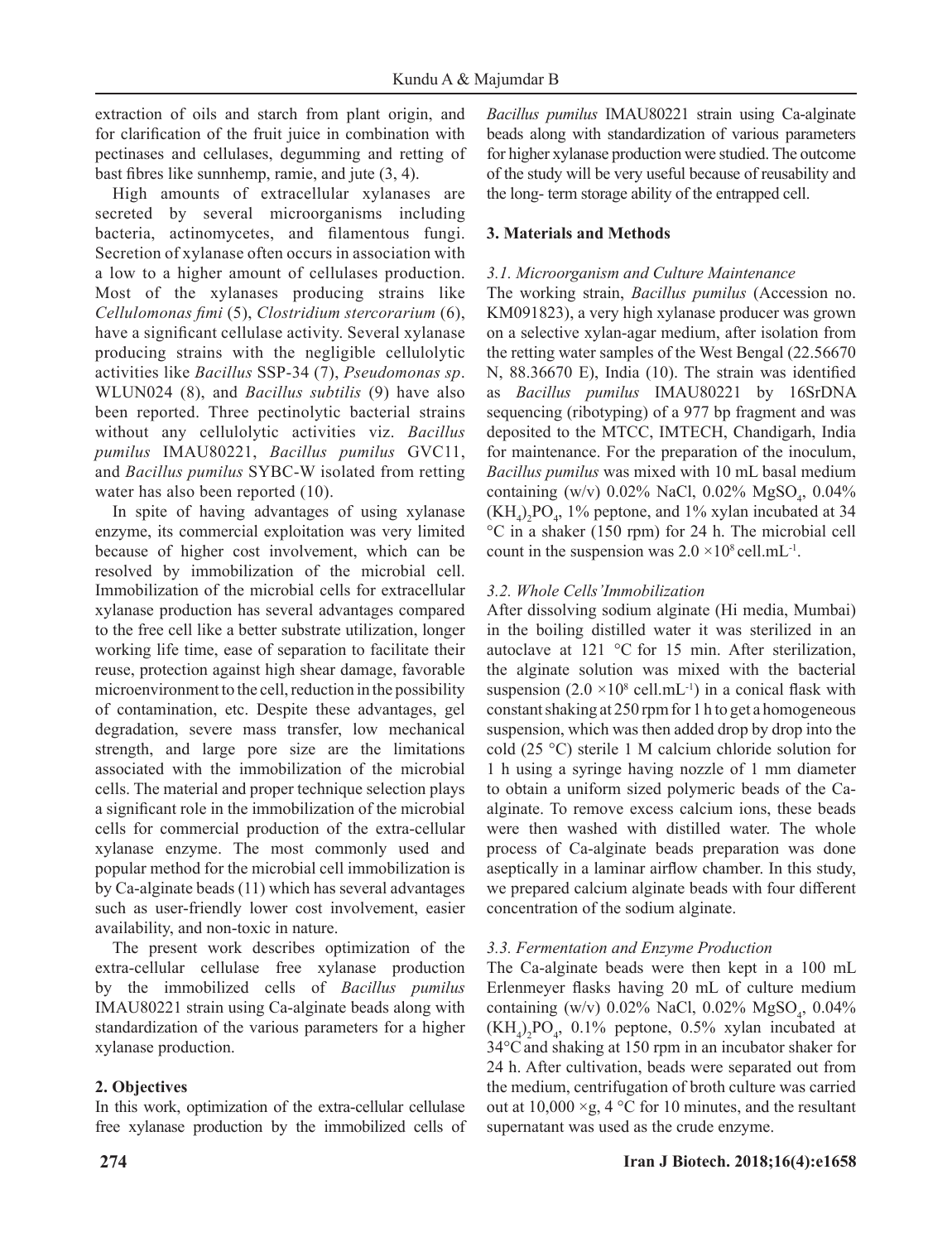## *3.4. Enzyme Assay*

The xylanase activity was measured by reducing sugar estimation method (12) using 3, 5 dinitro salicylic acid and taking xylose as a standard. In reducing sugar estimation method, the assay mixture (1 mL) containing an equal volume of the enzyme and  $1\%$  (w/v) birch- wood xylan (Sigma, U.S.A) was dissolved in 0.1 (M) phosphate buffer (pH 6) and incubated at 50 °C for 10 minutes. The reaction was then stopped by adding 1 mL of 3, 5 dinitro salicylic acid reagents. A blank was run simultaneously that contained all the reagents with inactivated enzymes by heating at 100 °C for 30 minutes. The contents were placed in a boiling water bath for 10 min for the color development followed by cooling at room temperature. The absorbance was measured at 540 nm against the blank. The xylanase activity was determined by using a calibration curve of D-xylose (Himedia). One unit of enzyme activity was defined as the amount of enzyme that released 1 mili mole of reducing sugar by hydrolyzing xylan per milliliter per minute under assay conditions.

# *3.5. Optimization of the Different Parameters for Enzyme Production*

The flasks containing culture were incubated at four different concentrations of the Ca-alginate beads (3, 5, 7, and 9 % i.e. 3, 5, 7, and 9 g of the sodium alginate was dissolved individually in 100 mL of water) at 34 °C for 24 h in order to study the effect of concentration of the Na-alginate on xylanase production. Similarly, the flasks having cultures in optimized media were incubated for different time intervals varying from 24 to 120 h and then measurement of xylanase activity was done to study the changes in the xylanase production under different cultivation times. To study the effect of agitation on enzyme production, flasks having cultures were incubated at 34 °C in a shaker incubator at the shaking rate of 50, 100, 150, and 220 rpm. After each fermentation cycle, beads were collected from the fermentation medium by sterile forceps, properly washed with the sterile water and further transferred into 100 mL shaking flasks containing 20 mL of sterile, fresh xylan medium for the next 24 h incubation in order to continue the repeated cycles of fermentation.

## 3.6. *Storage of Entrapped Cell*

After enzyme production by immobilized cell, beads were aseptically collected from the medium and washed several times with sterile distilled water for removal of impurities and then stored in sterile water at 4 °C for future use.

All experiments were replicated thrice and the resultant mean data were presented along with standard errors (SE).

## **4. Results**

## *4.1. Effect of Different Concentration of Na-alginate Beads on Xylanase Production*

The maximum xylanase production (1.92 U.mL-1) was recorded with beads containing with 5% alginate followed by 7% sodium alginate concentration (1.64 U.mL-1) and the minimum concentration was recorded at 9% alginate concentration (1.53 U.mL-1) (**Fig. 1**). The xylanase production with 5% alginate was higher by 17.1 and 25.5% over the production at 7% and 9% alginate concentration. From the study, it is clear that the lower and a higher concentration of alginate recorded comparatively lower xylanase concentration product.



**Figure 1.** The effect of calcium alginate concentration on xylanase production by immobilized *Bacillus pumilus*.

*4.2. Effect of Incubation Time on Xylanase Production* The xylanase production was measured under various incubation time ranging from 24 to 120 h. The maximum xylanase production  $(1.9 \text{ U.mL}^{-1})$  by free cells was recorded at 48 h, while at the same time, the xylanase production by the immobilized cell was 2.67 U.mL-<sup>1</sup>, which was 40.5% higher compared to the xylanase production by the free cells (**Fig. 2**). The xylanase production by immobilized cells further increased to a maximum level  $(2.73 \text{ U.mL}^{-1})$  at 72 h and then gradually decreases with cultivation time. Although the production of xylanase by free cell was higher at 24 h compared to the immobilized cell, however after that at every point of time, the xylanase production by immobilized cells was higher by 40.5 to 132.6% over the free cells.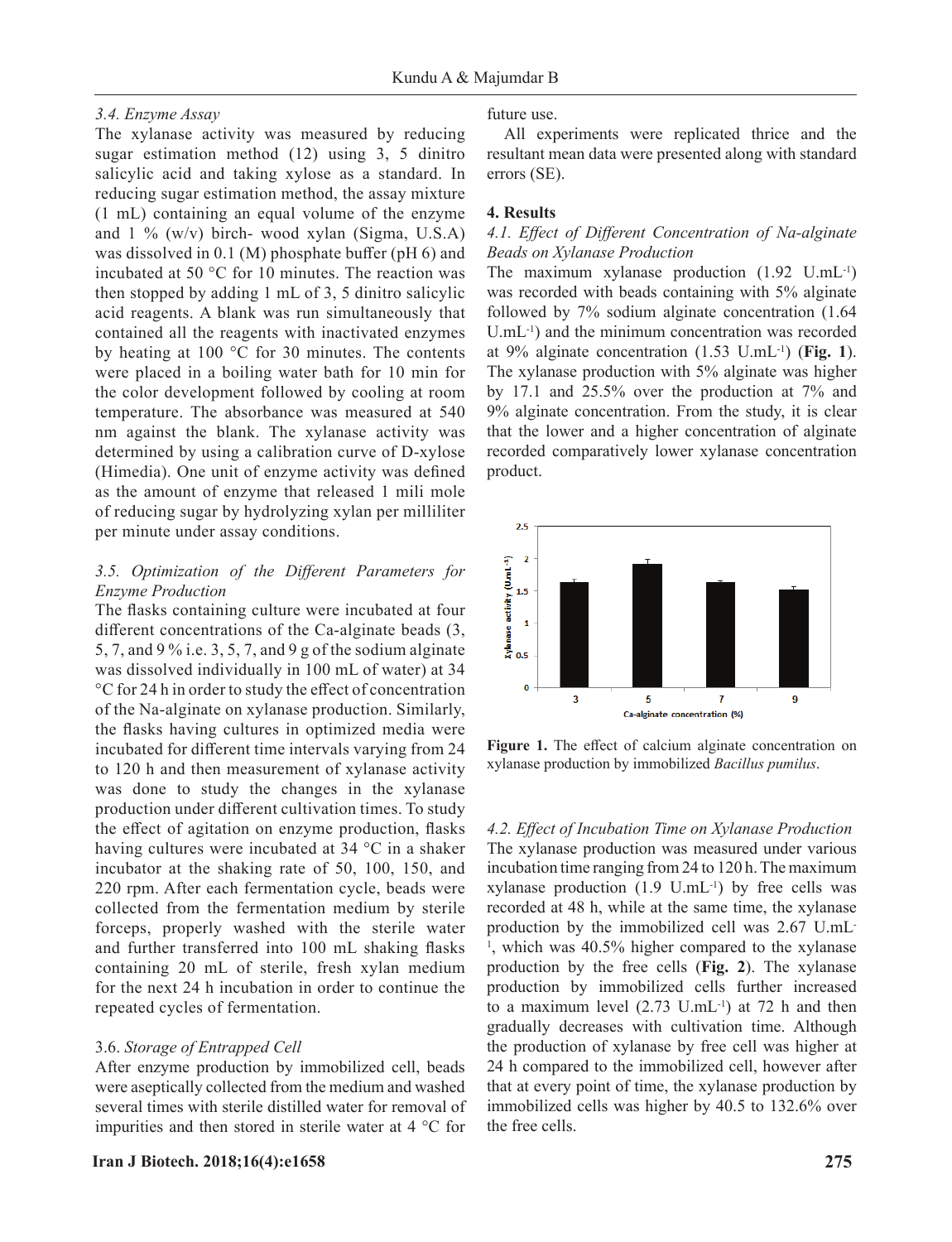

**Figure 2.** The effect of incubation time on xylanase production by the free and immobilized *Bacillus pumilus* cells.

## *4.3. Effect of Different Agitation Rate on Xylanase Production*

The xylanase production capacity by the immobilized cells was studied under different agitation rate ranging from 50 to 220 rpm in the incubator shaker at 34 °C for 24 h. It was observed that the optimal agitation rate for the extracellular xylanase production by the strain under study was 100 rpm which recorded the maximum xylanase production of 2.64 U.mL-1. After that, xylanase production was decreased by 28% with the increase in rpm (**Fig. 3**).

#### *4.4. Reuse of the Immobilized Beads*

In repeated batch fermentation, beads containing immobilized cells could be reused sequentially up to eight fermentation cycles of 24 h with an agitation rate of 150 rpm. It was noticed that the highest xylanase production of 1.64 U.mL-1could be recorded for the entrapped cell at first cycle and it retains 83.5% of the xylanase production at fourth cycle (**Fig. 4**). After the fourth cycle, enzyme production reduced gradually,



**Figure 4.** Study of the repeated batch fermentation of the immobilized *Bacillus pumilus* for xylanase production.

more than half of the production was lost after the fifth cycle that may be due to the abrasion of the support during reuse. Finally, xylanase production by the immobilized cell was retained 23.1% at the eighth cycle. After each cycle, the beads were in stable condition, easily separated from the medium and no leakage was observed.

#### *4.5. The Viability of the Stored Immobilized Cell*

The immobilized cells were stored in the sterile distilled water for six months and 12 days at 4 °C. After the storage time, it was noticed that, when the immobilized cells were further grown in the xylan broth medium with a temperature of 30 °C, agitation rate of 150 rpm, and incubation time of 24 h, the entrapped cells were viable and stable condition and retained 68 % enzyme production (**Fig. 5**).

#### **5. Discussion**

In the present study, out of the four concentrations (3, 5, 7, and 9 %) of the used alginate, the lower and the higher alginate concentration (3 and 9 %) recorded lower xylanase productivity compared to 5 and 7 %



**Figure 3.** Effect of agitation rate on xylanase production by the immobilized *Bacillus pumilus* bacterial cells.



**Figure 5.** The viability of the stored immobilized *Bacillus pumilus* cells.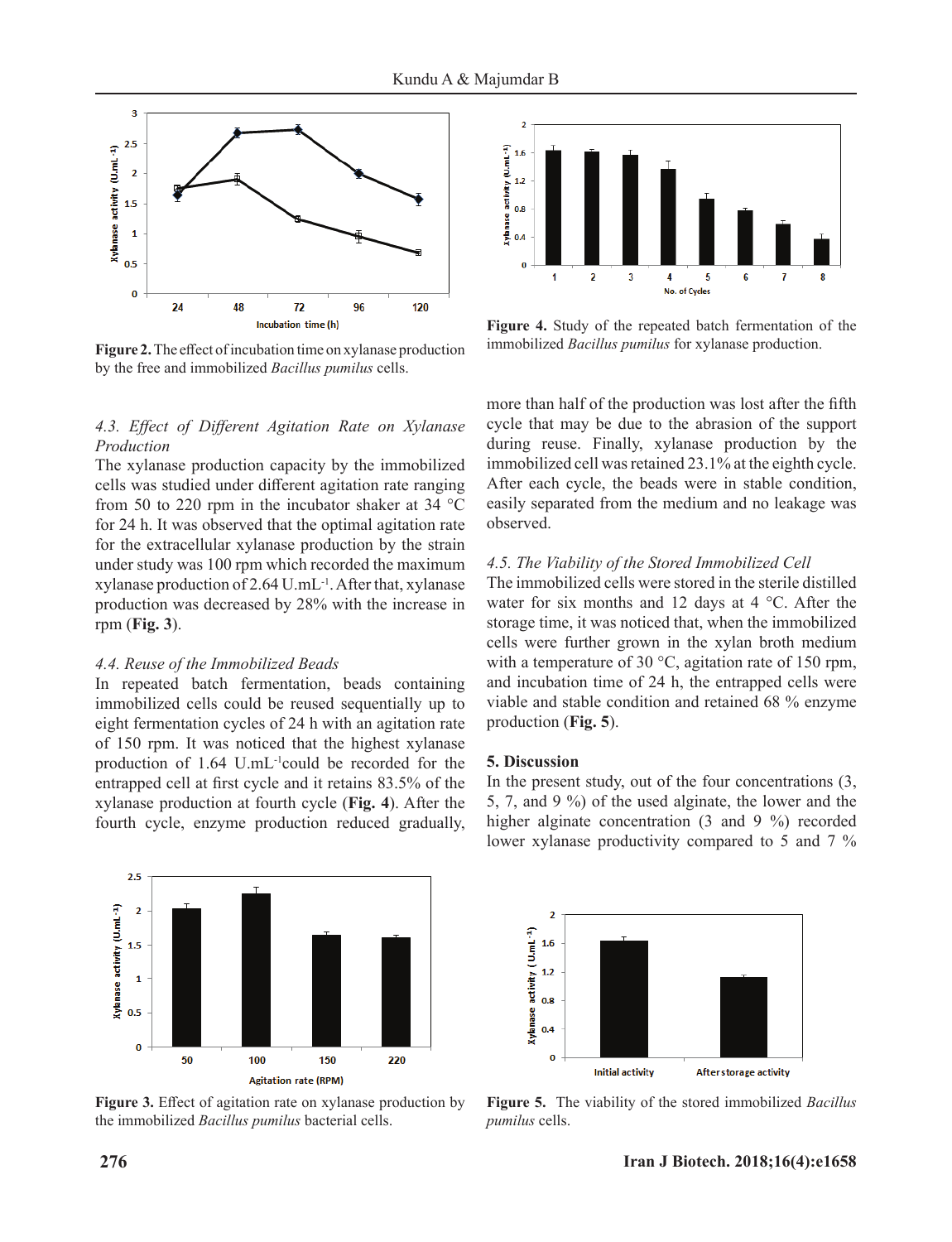of the alginate concentration. Preparation of the beads with very low and high alginate concentration have some disadvantage because the low concentration of alginate beads allows quick leakage of the entrapped cells out of the beads (13); on the other hand, the higher alginate concentration checks cells growth and release of enzymes (14). This might have reflected in the higher xylanase production at intermediate concentrations of the alginate (5 and 7 %) compared to the lower xylanase production at lower and higher concentration (3 and 9 %) of the alginate.

The xylanase production by the immobilized cell of *Bacillus pumilus* increased with an increase in the incubation time up to 72 h and then decreased gradually due to a lower supply of nutrients to the microorganism and due to proteolysis creating unfavorable condition for physiological and enzymatic activities of the microbes (15). In case of free cells, the xylanse production was higher at 24 h compared to the immobilized cell of *B. pumilus*, but with an increase in the incubation time, the xylanse production was lowered by 40.5 to 132.6% compared to immobilized cells of *B. pumilus*. It could be because of adsorption of bacterial cells on supporting medium and thereby enhancing the residence time of bacterial cells in the medium (16).

The xylanase production by the immobilized cells of *Bacilus pumilius* was affected by agitation, which was maximum at 100 rpm, but decreased with a higher agitation up to 220 rpm. The lower xylanase production with a higher agitation rate might be due to the deleterious effect of the higher sheering force; causing the death of bacterial cells and release of proteases which can restrict xylanase production (17).

The beads containing immobilized cells of the *Bacillus pumilus* could be reused sequentially up to eight fermentation cycle- of 24 h for xylanase production, although the entrapped cells retained 83.5% of their xylanase productivity at the 4<sup>th</sup> cycle. These results are in agreement with the xylanase production by immobilized *Bacillus atrophaeus* (18).

The immobilized cells of *B. pumilus* were viable after 6 months of storage in sterile distilled water at 4°C and retained 68% xylanse productivity, respectively. This is because of the fact that mild environment of the gel network helped in maintaining a proper viability of immobilized cells in alginate during long-term storage. Similar finding were also reported earlier in which beads were active for 3 months without a decrease in their activity (13). These long-term storage properties are very important for the future applications.

The present study provides valuable information that immobilized strain of *Bacillus pumilus* in 5% calcium alginate produced higher cellulose free extracellular xylanase compared to free cells in a very shorter duration of 48 h and continued to produce higher xylanase up to 72 h. The immobilized *Bacillus pumilus* can also be reused in eight sequential fermentation cycles for xylanase production although the entrapped cell retained  $83.5\%$  of its production at the  $4<sup>th</sup>$  cycle. Furthermore, the entrapped cells retained 68% of xylanase production after six months of storage at 4 °C. Hence, the strain under study has a tremendous scope of the industrial application for extracellular xylanase production without any cellulase activity.

#### **References**

- 1. Bajpai P. Application of enzymes in the pulp and paper industry. *Biotechnol prog.* 1999;**15** (2):147-157. doi: 10.1021/bp990013k
- 2. Rifaat HM, Nagieb ZA, Ahmed YM. Production of xylanases by *Streptomyces species* and their bleaching effect on rice straw pulp. *App Ecol Environ Res.* 2005;**4** (1):151-160. doi: 10.15666/ aeer/0401\_151160
- 3. Kapoor M, Beg QK, Bhushan B, Singh K, Dadhich KS, Hoondal GS. Application of an alkaline and thermostable polygalacturonase from *Bacillus sp.* MG-cp-2 in degumming of ramie (*Boehmeria nivea*) and sunn hemp (*Crotalaria juncea*) bast fibre. *Process Biochem.* 2001;**36**(8-9):803-807. doi: 10.1016/s0032-9592 (00)00282-x
- 4. Ahmed Z, Akhter F. Jute retting: an overview. *J Biol Sci.* 2001;**1**(7):685-688. doi: 10.3923/jbs.2001.685.688
- 5. Millwardsadler SJ, Poole DM, Henrissat B, Hazlewood, GP, Clarke JH, Gilbert HJ. Evidence for a general role for highaffinity non-catalytic cellulose binding domains in microbial plant cell wall hydrolases. *Mol Microbiol*.1994;**11**(2):375–382. doi: 10.1111/j.1365-2958.1994.tb00317.x
- 6. Sakka K, Kojima Y, Kondo T, Karita S, Ohmiya K, Shimada K. Nucleotide sequence of the *Clostridium stercorarium* xynA gene encoding xylanase A: Identification of catalytic and cellulose binding domains*. Biosci Biotechnol Biochem*. 1993;**57**(2):273- 277. doi: 10.1271/bbb.57.273
- 7. Subramaniyan S, Prema P. Cellulase free xylanases from Bacillus and other microorganisms. *FEMS Microbiol Lett*.2000;**183**(1):1-7. doi: 10.1111/j.1574-6968.2000.tb 08925.x
- 8. Zheng-Hong X, Yun-Ling B, Xia X, Jing-Song S, Wen-Yi T.Production of alkali tolerant cellulose free xylanse by *Pseudomonas species* WLUN024 with wheat bran as the main substrate. *World J Microbio Biotechnol.* 2005;**21**(4):575-581. doi: 10.1007/s11274-004-3491-7
- 9. Sá-Pereira P, Mesquita A, Duarte JC, Aires Barros MR, Costa-Ferreira M. Rapid production of thermostable cellulase-free xylanase by a strain of *Bacillus subtilis* and its properties. *Enz Microb Technol.* 2002;**30**(7):924-933. doi: 10.1016/s0141- 0229(02)00034-0
- 10. Das S, Majumdar B, Saha AR. Biodegradation of plant pectin and hemicelluloses with three novel *Bacillus pumilus* strains and their combined application for quality jute fibre production. *Agric Res.* 2015;**4**(4):354-364. doi: 10.1007/s40003-015-0188-  $\theta$
- 11. Kar S, Mandal A. Production of xylanase by immobilized

#### **Iran J Biotech. 2018;16(4):e1658 277**